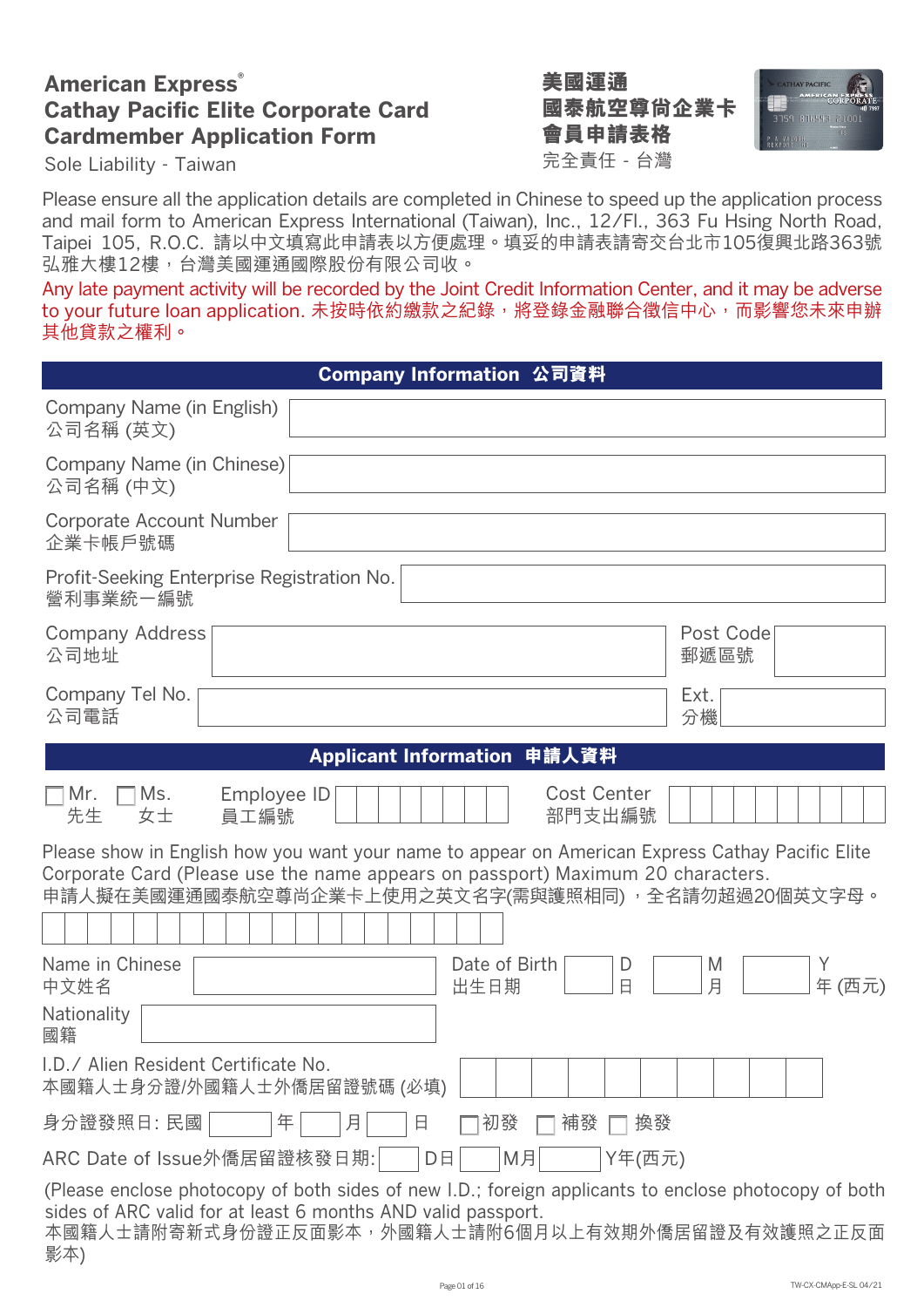| Position<br>職銜                                                                                                                                                                                                                                                                                                                                                                                                                                                                                                                                                                                                                                                                                                                                                                                                                                                                                                                                                                                                                                                                                                                                               | <b>Division</b><br>部門  | Years there<br>任職年期                                                                                           |
|--------------------------------------------------------------------------------------------------------------------------------------------------------------------------------------------------------------------------------------------------------------------------------------------------------------------------------------------------------------------------------------------------------------------------------------------------------------------------------------------------------------------------------------------------------------------------------------------------------------------------------------------------------------------------------------------------------------------------------------------------------------------------------------------------------------------------------------------------------------------------------------------------------------------------------------------------------------------------------------------------------------------------------------------------------------------------------------------------------------------------------------------------------------|------------------------|---------------------------------------------------------------------------------------------------------------|
| Gross Annual Salary (Mandatory, NT\$) 年收入總額(必填)<br>80萬-120萬元<br>40萬-80萬元                                                                                                                                                                                                                                                                                                                                                                                                                                                                                                                                                                                                                                                                                                                                                                                                                                                                                                                                                                                                                                                                                     | 120萬元-160萬元            | □Over NT\$2M<br>$UNTS1.6M-2M$<br>200萬元以上<br>160萬-200萬                                                         |
| Home Tel No.<br>住宅電話                                                                                                                                                                                                                                                                                                                                                                                                                                                                                                                                                                                                                                                                                                                                                                                                                                                                                                                                                                                                                                                                                                                                         | Mobile Tel No.<br>行動電話 |                                                                                                               |
| Home Address<br>住宅地址                                                                                                                                                                                                                                                                                                                                                                                                                                                                                                                                                                                                                                                                                                                                                                                                                                                                                                                                                                                                                                                                                                                                         |                        | Post Code<br>郵遞區號                                                                                             |
| Preferred Mailing Address 月結單地址選擇:<br>(Please note that if the Company has chosen the central billing function, you are only allowed to check<br>Company Address below. 倘公司選擇集中繳款之功能, 您只能勾選公司地址。)                                                                                                                                                                                                                                                                                                                                                                                                                                                                                                                                                                                                                                                                                                                                                                                                                                                                                                                                                            |                        |                                                                                                               |
| □Home Address<br>□ Company Address<br>住宅地址<br>公司地址                                                                                                                                                                                                                                                                                                                                                                                                                                                                                                                                                                                                                                                                                                                                                                                                                                                                                                                                                                                                                                                                                                           |                        |                                                                                                               |
| Email Address<br>電子郵件信箱                                                                                                                                                                                                                                                                                                                                                                                                                                                                                                                                                                                                                                                                                                                                                                                                                                                                                                                                                                                                                                                                                                                                      |                        |                                                                                                               |
| The Applicant expressly $\Box$ agrees $\Box$ disagrees that personal information relating to his/her account (including<br>his/her name, birth date, ID number, telephone number, address, card number, validity period of the card and<br>other financial, credit, investment and insurance information of the Applicant) may be transferred to American Express<br>Taiwan's Co-brand Partner, Cathay Pacific Airways Ltd. and Asia Miles Ltd., to collect, use, process by computer,<br>and transmit internationally, for the purpose of providing the benefits of Corporate Card and for other servicing<br>requirements. If the Applicant does not agree to the transfer, American Express Taiwan will not be able to process<br>or approve his/her application for Corporate Card.<br>申請人明示 □ 同意 □ 不同意美國運通得將本人之個人 <u>資料(包括姓名、出生年月日、身分證統一編號、電話、</u><br>地址、企業卡卡號、有效期間、消費、財務、信用及保險資料)傳遞給美國運通之聯營夥伴,國泰航空有限公<br>司以及亞洲萬里通有限公司,使用以提供美國運通國泰航空企業卡之優惠及其他服務。如申請人勾選不同意,<br>美國運通將無法核發美國運通國泰航空企業卡。                                                                                                                                                                     |                        |                                                                                                               |
| The Applicant expressly $\Box$ agrees!<br>Taiwan may transfer his/her personal data (including his/her name, birth date, ID number, telephone number,<br>address, card number, validity period of the card and other financial, credit, investment and insurance<br>information of the Applicant) to its local or foreign affiliates (including its parent company, subsidiaries, or other<br>affiliated companies) and third party business partners (including but not limited to Co-brand Partners), for<br>their use for marketing purposes. The affiliates and third party business partners of American Express Taiwan<br>shall keep the Applicant's personal data confidential. The Applicant may notify American Express Taiwan of his<br>or her non-consent by writing or calling the American Express Hot Line at any time.<br>申請人明示 口同意<br>(包括姓名、出生年月日、身分證統一編號、電話、地址、企業卡卡號、有效期間、消費、財務、信用及保險<br>資料)予其本地或國外之關係企業(包括其母公司、子公司或其他關係企業)及有合作關係之第三人(包括但不限<br>聯營夥伴)。關係企業及有合作關係之第三人應對本人資料保密。申請人得隨時以書面通知或撥打美國運通會<br>員服務專線取消其同意。<br>The Applicant $\Box$ agrees $\Box$ disagrees that American Express Taiwan is authorized to lawfully collect, process, use |                        | <u>I(The Applicant's Signatory)</u> □ disagrees that American Express<br>(申請人簽名欄) □ 不同意美國運通得於行銷目的範圍內傳遞本人之個人資料 |
| and transmit internationally his/her personal data, and also transfer such data to worldwide affiliates of American<br>Express Taiwan, and/or any third party commissioned by American Express Taiwan for the purpose of conducting the<br>market survey.<br>申請人 □同意 □不同意美國運通於市場調查目的之範圍內得依法今規定蒐集、處理、利用及國際傳遞本人<br>資料予美國運通全球之關係企業及/或美國運通委託之第三方市場調查研究單位。                                                                                                                                                                                                                                                                                                                                                                                                                                                                                                                                                                                                                                                                                                                                                                                                        |                        |                                                                                                               |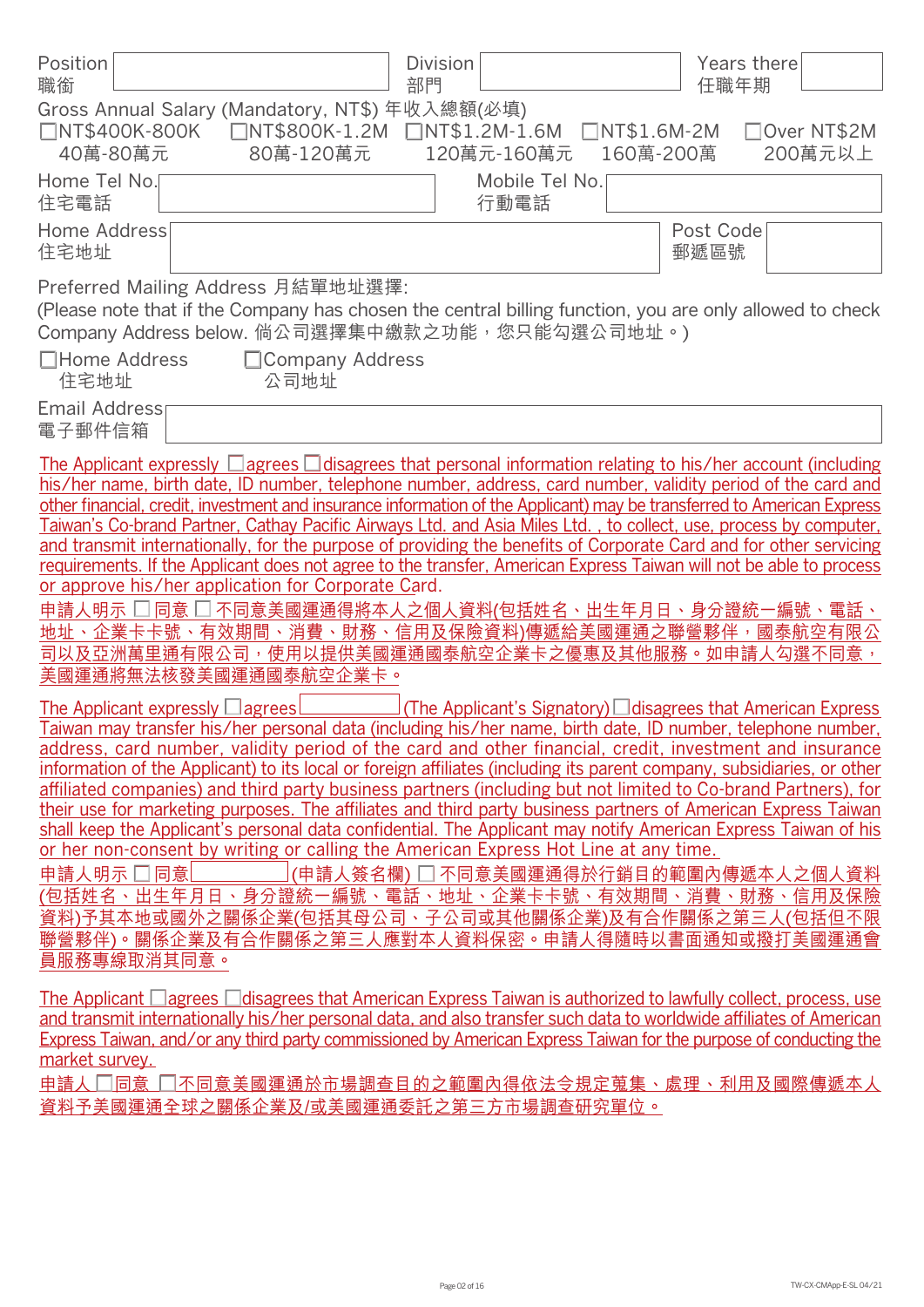| Credit Reference 信用資料                                                                                                                                                                                                                                                                                                                                                                                                                                                                                                                                                                                                                                                                                                                |  |  |  |
|--------------------------------------------------------------------------------------------------------------------------------------------------------------------------------------------------------------------------------------------------------------------------------------------------------------------------------------------------------------------------------------------------------------------------------------------------------------------------------------------------------------------------------------------------------------------------------------------------------------------------------------------------------------------------------------------------------------------------------------|--|--|--|
| American Express Cardmember Experience 持有美國運通卡紀錄                                                                                                                                                                                                                                                                                                                                                                                                                                                                                                                                                                                                                                                                                     |  |  |  |
| $\Box$ None<br>$\Box$ Present $\Box$ Former<br>Card Account No.<br>從未持有<br>現在持有<br>曾經持有<br>卡號                                                                                                                                                                                                                                                                                                                                                                                                                                                                                                                                                                                                                                        |  |  |  |
| By ticking this box, I request that my application be given priority handling. I understand<br>that upon approval of the Corporate Card, a fee of NT\$700 will be billed to my Corporate<br>Card Account to cover the additional special handling costs. 在此方格畫上√號, 是表示本<br>人要求優先處理是次申請。本人亦明白,若是次企業卡申請獲得批准後,一筆為新台幣700元<br>之手續費將掛帳到本人之企業卡戶口。                                                                                                                                                                                                                                                                                                                                                                                           |  |  |  |
| ASIA MILES ENROLMENT 登記加入「亞洲萬里通」                                                                                                                                                                                                                                                                                                                                                                                                                                                                                                                                                                                                                                                                                                     |  |  |  |
| Your employer must confirm your eligibility to enrol in the Cardmember rewards programme,<br>Asia Miles. Your Asia Miles Number must be provided before American Express can transfer<br>your accumulated Asia Miles to the Cardmember rewards programme.<br>您的公司必須確認您符合資格加入企業卡會員獎勵計劃,「亞洲萬里通」。您必須提供您的<br>「亞洲萬里通」會員號碼,美國運通方可將您所累積的里數存入企業卡會員獎勵計劃帳戶。<br>Yes, please enrol me in the Cardmember rewards programme. I understand that my<br>enrolment in the Cardmember rewards program is subject to the terms and conditions at<br><b>J00CXNEW</b><br>www.asiamiles.com.<br>是,我同意加入企業卡會員獎勵計劃。本人明白登記參與企業卡會員獎勵計劃須受<br>www.asiamiles.com所列明的條款及細則約束。<br>The annual American Express membership fee for the Cardmember rewards programme of |  |  |  |
| NT\$1,000 will appear on your next statement.<br>美國運通卡會員加入企業卡會員獎勵計劃之年費為新台幣1,000元,該賬項將於下一期月結<br>單內列出。                                                                                                                                                                                                                                                                                                                                                                                                                                                                                                                                                                                                                                 |  |  |  |
| Asia Miles Number (Mandatory and must be 10 digits). If you have not registered with Asia<br>Miles, please visit www.asiamiles.com to create an account and obtain your Asia Miles<br>Number.「亞洲萬里通」會員號碼(必須填寫10個數位號碼)如閣下尚未成為「亞洲萬里通」<br>會員,請登上www.asiamiles.com開設帳戶及獲取您的會員號碼。<br>No, please do not enrol me in the Cardmember rewards programme.<br>否,我不同意加入企業卡會員獎勵計劃。                                                                                                                                                                                                                                                                                                                                                                |  |  |  |
| For Office Use Only                                                                                                                                                                                                                                                                                                                                                                                                                                                                                                                                                                                                                                                                                                                  |  |  |  |
| <b>SEX</b><br>FEE<br><b>MTR</b><br><b>EXP</b><br><b>REV</b><br>BA<br><b>CC</b><br><b>TYP</b><br><b>DPT</b><br><b>DLV</b><br><b>BKI</b>                                                                                                                                                                                                                                                                                                                                                                                                                                                                                                                                                                                               |  |  |  |
| PD<br>00<br>1<br>ST Code: AECXEL1YF  Deal Code: AECOAXNO                                                                                                                                                                                                                                                                                                                                                                                                                                                                                                                                                                                                                                                                             |  |  |  |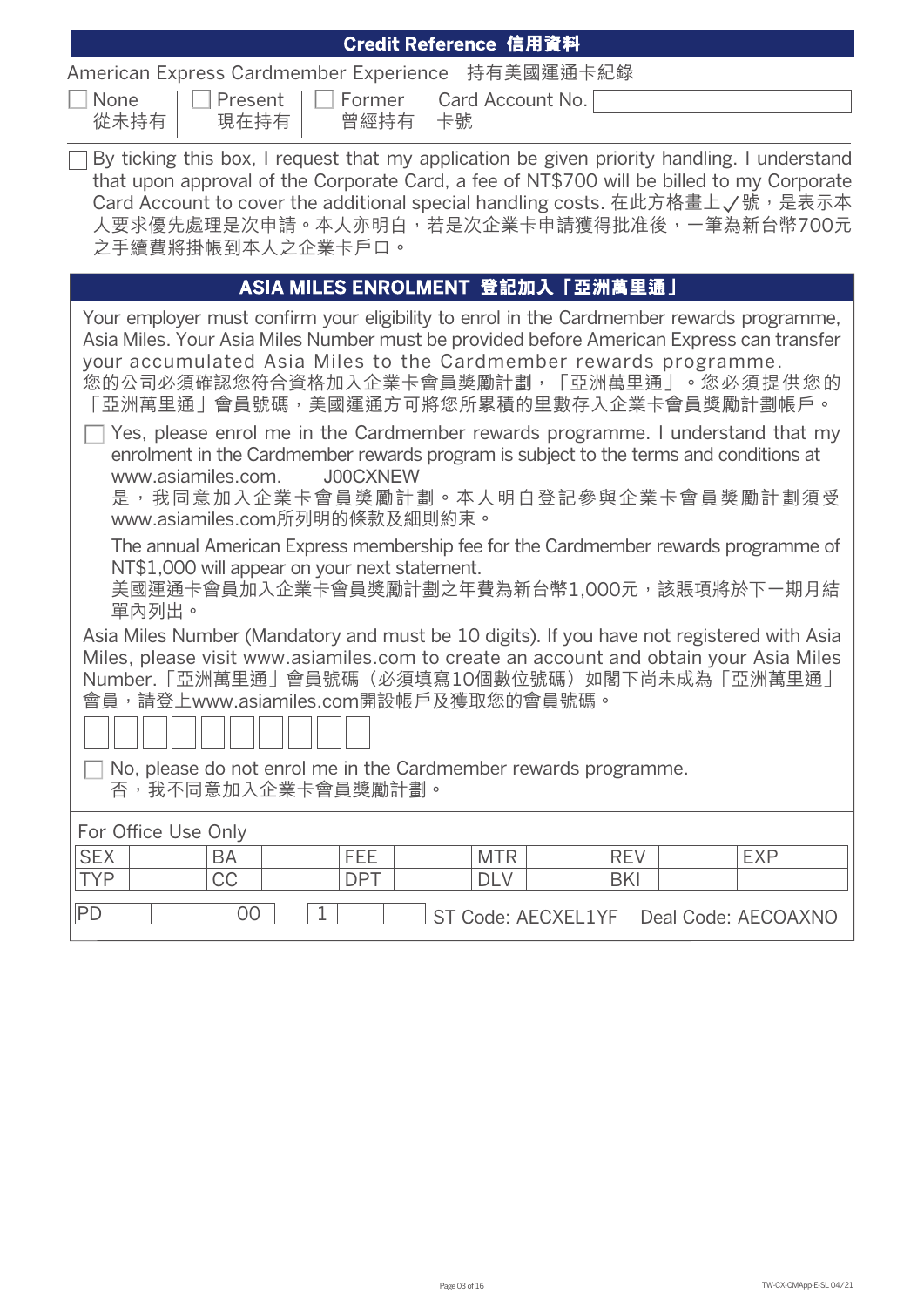#### **The Applicant's Representations and Matters Agreed to by the Applicant**  ttations and matters Agreed to by the Applicant<br>申請人之聲明及同意事項

- **1. I, as an applicant of American Express Cathay Pacic Corporate Card** ("Corporate Card"), hereby agree to use the Corporate Card for bona-fide business **expenses in accordance with my Company's business expense policy, and to comply with all the contracts and terms related to the Corporate Card. I hereby certify the accuracy of all above information provided by me. I agree that American Express International (Taiwan), Inc. ("American Express Taiwan") may verify the information provided by me and contact the persons, institutions or credit providers provided by me for verification, confirmation and more information. I hereby acknowledge and** agree that the Company, parent company, and subsidiaries and affiliates of the **Company is entitled to access all the records related to my Corporate Card account. I authorize the Company's Corporate Card Program Administrator, or such other ocer designated by the Company, to act on my behalf on all matters relating to my Corporate Card account. I authorize the Company's Corporate Card Program**  Administrator, or such other officer of the Company as may have authority to act **on its behalf ("Authorized Person"), to act as his/her service agent for receiving the notice relating to this Agreement. If Cardmember does not object within the**  time period specified under Article 20 of Corporate Card Cardmember **Agreement after the Authorized Person's receipt of the notice from Amex under Article 20 of Corporate Card Cardmember Agreement, a consent to the content of the notice will occur.**
- **2. The Applicant understands and agrees that the Company will be solely liable for all charges on Corporate Card made by him/her.**
- **3. Relevant Fees and Liquidated Damages:**

| <b>Items</b>                                                 | <b>Amount</b>                                                                                                           |
|--------------------------------------------------------------|-------------------------------------------------------------------------------------------------------------------------|
| <b>Annual Fees</b>                                           | <b>Annual Card Fees do not apply</b>                                                                                    |
| <b>Liquidated Damages</b>                                    | NT\$300 (charged for a maximum of three consecutive periods)                                                            |
| <b>Foreign Transaction</b><br><b>Fees</b>                    | American Express International Card Organization will charge a<br>foreign transaction fee of 2% of the converted amount |
| <b>Express Cash Service</b><br><b>Fees</b>                   | 1% of the cash withdrawal amount or NT\$50, whichever is<br>higher                                                      |
| <b>Fees for the Re-Issued</b><br><b>Statement of Account</b> | NT\$100 for each re-issued statement of account                                                                         |

- **4. The Applicant authorizes American Express Taiwan to be his/her lawful representative in the Republic of China to act for and on behalf of the cardmember in all matters relating to foreign exchange settlement for all foreign currency Corporate Card charges incurred overseas up to the annual amount of USD 5 million, or other regulatory limits. However, if the total amount of foreign currency charges incurred and payable by the Cardmember exceeds the regulatory limit in foreign currency, the Cardmember represents and warrants that he/she will pay the amount exceeding the regulatory limit in foreign currency.**
- **5. American Express Taiwan, worldwide affiliates of American Express, corresponding nancial institutions, the National Credit Card Centre of the R.O.C. ("NCCC"), the Financial Information Service Co., Ltd. ("FISC"), the American Express International Card Organization, Joint Credit Information Centre ("JCIC"), the Taiwan Clearing House ("TCH"), and the Company, parent**  company, and subsidiaries and affiliates of the Company are authorized to **lawfully collect, process, use and internationally transfer the Applicant & Cardmember's personal data, including but not limited to the data which American Express Taiwan obtained from the JCIC.**
- **6. If Cardmember uses the Corporate Card to pay recurring billing(s) to any third party (including but not limited to the insurance premium and telecommunication expenses), where a renewal or a replacement card is issued to Cardmember for damaged card purpose, or any non-risk related purpose, Amex will continue to**  process recurring payment to a third party until the Cardmember notifies the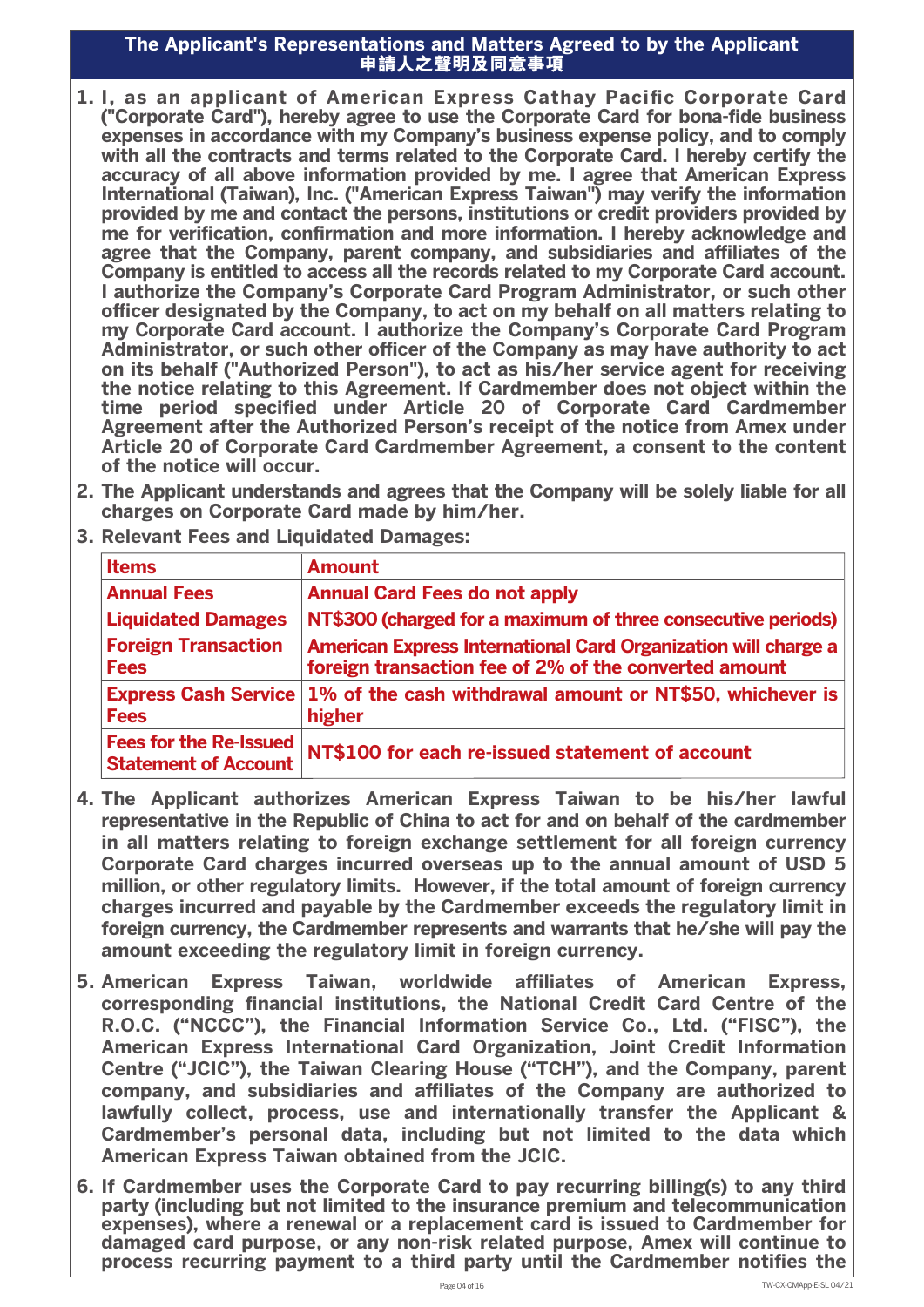**third party of the updated card information, such as card number and expiry date. However, Amex will not process recurring payment to third party if a replacement card is issued to Cardmember for fraud charges, lost and stolen purpose.**

**7. Express Cash Service : If you would like to apply for the Express Cash Service, please contact American Express Corporate Card Cardmember's Services at 8862-2547-3663 to obtain the Express Cash Application Form. However, please note that American Express Taiwan only provides Express Cash Services outside the territory of Republic of China.**

I hereby confirm that I have been given reasonable time to review this application **form. I fully understand the relevant fees of the Corporate Card, the above representations, and agree to sign this application form to accept the Terms and Conditions of the Corporate Card.**

- 一、本人係美國運通國泰航空企業卡(「企業卡方案聯絡人」)申請人,茲同意遵守公司之公務 **花費政策為公務目的使用企業卡並遵守其相關契約或規章規定。本人茲證明,上述資料均 屬正確無誤。本人並同意 貴公司得查證本人所提供之各項資料,並得就本人所告知之人、 機構或提供信用之人查證、確認及查詢更多之本人資料。本人茲認諾並同意,公司、母公司、 子公司及關係企業有權取得本人企業卡帳戶下所生之一切記錄。本人授權公司企業卡方案 聯絡人或其他公司授權得代表其為決定之人代表本人為本人企業卡帳戶之所有事項。企業卡 會員授權公司企業卡方案聯絡人或其他公司授權得代表其為決定之人(下稱「授權代表」) 作為企業卡會員之送達代收人,代企業卡會員收受美國運通依美國運通企業卡會員總約定 條款對企業卡會員所為之一切通知。於授權代表收受美國運通依照美國運通企業卡會員總 約定條款第二十條所為之通知後,企業卡會員未於美國運通企業卡會員總約定條款第二十條 所定之期間內表示異議者,得視為企業卡會員同意該變更。**
- **二、申請人了解並同意,本人使用美國運通企業卡所生之帳款由公司單獨負完全清償責任。**
- **三、申請人使用企業卡時可能產生的各項費用及違約金一覽表如下:**

| 項目                   | 計費方式                          |
|----------------------|-------------------------------|
| 年費                   | 不用繳交年費                        |
| 違約金                  | 新台幣300元(最高連續收取三期)             |
| 國外交易服務費              | 每筆依折算金額加計2%手續費,由美國運通信用卡國際組織計收 |
| 運通提現手續費              | 每次提領金額1%或新台幣50元(以較高者為準)       |
| │補發交易明細手續費│每份新台幣100元 |                               |

- **四、申請人茲同意授權美國運通為本人在中華民國境內之結匯代理人,代表本人依據相關法 例及雙方契約,處理一切關於本人之美國運通企業卡帳戶名下之所有企業卡在國外以外 幣簽帳而以新台幣結帳之帳款,在每年匯出款最高額度伍佰萬美元,或其他法定限額內 之結匯手續。倘若本人帳戶之外幣帳項超過法定限額,本人保證在美國運通要求時,立 即以外幣支付超額款項。**
- **五、美國運通、美國運通全球之關係企業、往來之金融機構、財團法人聯合信用卡處理中心、 財金資訊股份有限公司、美國運通信用卡國際組織、財團法人金融聯合徵信中心、臺灣票 據交換所、公司、母公司、子公司及關係企業得依法令規定蒐集、處理、利用及國際傳輸 申請人及持卡人之個人資料(包括但不限於美國運通自金融聯合徵信中心查得之資料)。**
- **六、如企業卡會員使用企業卡向第三人定期支付款項(包括但不限保險費及電信費用)時, 因企業卡有效期間屆滿、毀損或其他與風險無關之因素換發新卡,在企業卡會員通知該** 第三人更新卡號、有效期間等訊息前,美國運通將繼續代企業卡會員向第三人定期支付款項**, 惟企業卡會員因盜刷、遺失、或被竊換發新卡,美國運通將停止代企業卡會員向第三人定期 支付款項。**
- **七、運通提現 : 請致電美國運通企業卡會員服務專線 8862-2547-3663 索取「運通提現服 務申請表」,惟美國運通僅於中華民國境外提供企業卡會員運通提現服務。**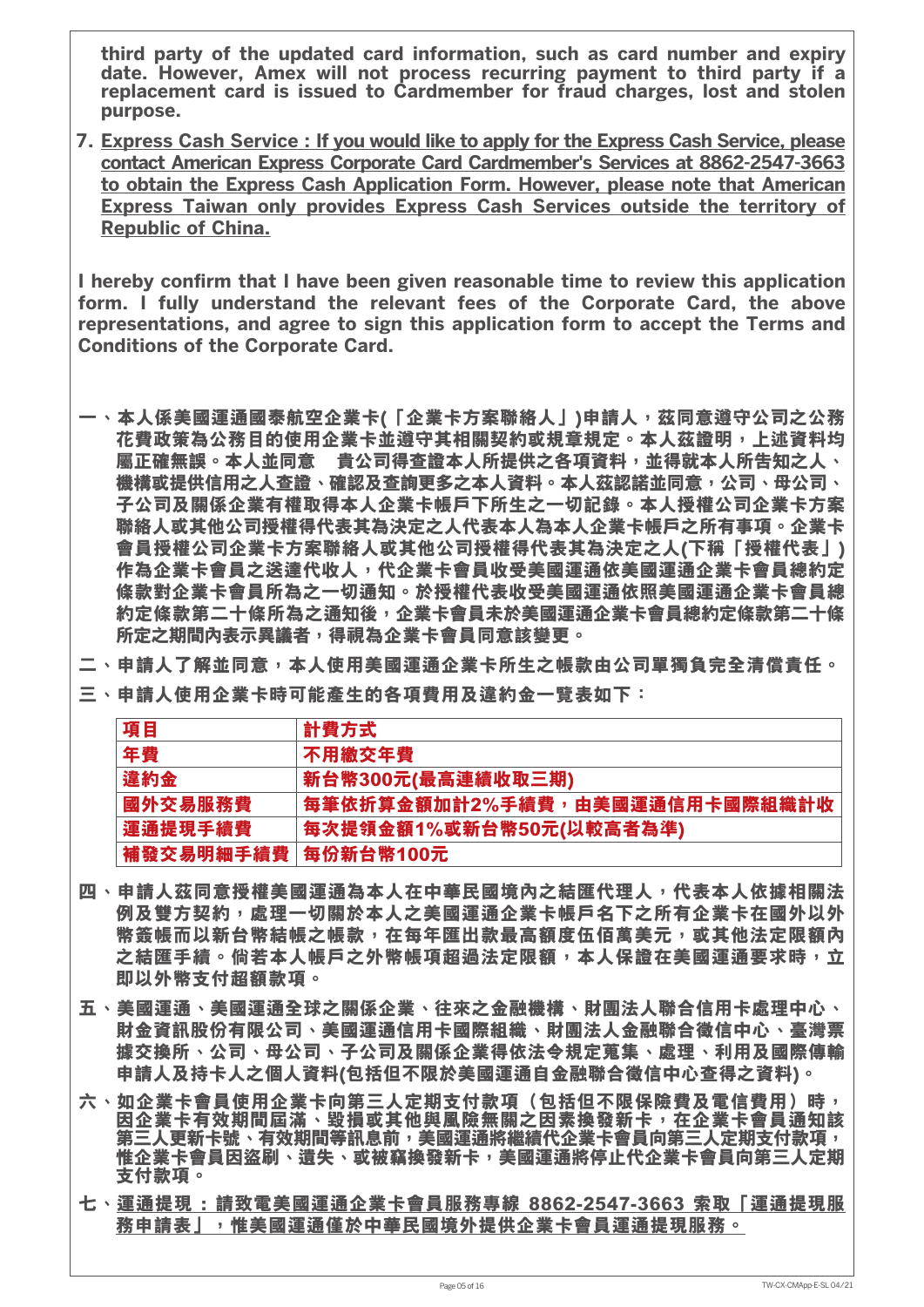**本人確認業經合理期間詳細審閱並完全了解企業卡之所有費用及上述聲明內容,並同意接受 本申請書所載企業卡注意事項之內容,同意簽名如下,以示遵守。** 

| <b>Signature of Applicant</b> | <b>Date</b> | н | Μ | 年    |
|-------------------------------|-------------|---|---|------|
| 申請人簽署                         | 日期          |   | 月 | (西元) |

#### **Declaration by Company Signatory**

On behalf of the Company, I certify that the information given in this application form is, to the best of the Company's knowledge, true and accurate.

#### **公司授權代表之聲明**

 $\Gamma$ 

本人茲代表本公司簽署本申請表,本人茲證明,就本公司所知,本申請表所載之資料均屬正 確無誤。

| <b>Signature of Authorized</b><br><b>Officer</b><br>授權人簽署發給<br>(企業卡)之公司負責人簽名 | <b>Date</b><br>日期 | D<br>В                                            | M<br>月 | Y | 年 (西元) |
|------------------------------------------------------------------------------|-------------------|---------------------------------------------------|--------|---|--------|
|                                                                              |                   |                                                   |        |   |        |
| <b>Company Legal Seal</b><br>公司印鑑(或原授權印鑑)                                    |                   | <b>Authorized Corporate</b><br>Officer Seal 負責人印鑑 |        |   |        |
|                                                                              |                   |                                                   |        |   |        |
|                                                                              |                   |                                                   |        |   |        |
|                                                                              |                   |                                                   |        |   |        |

#### **www.americanexpress.com.tw/cs** American Express International (Taiwan), Inc. ® Registered Trademark of American Express Company 台灣美國運通國際股份有限公司 ®美國運通公司註冊商標

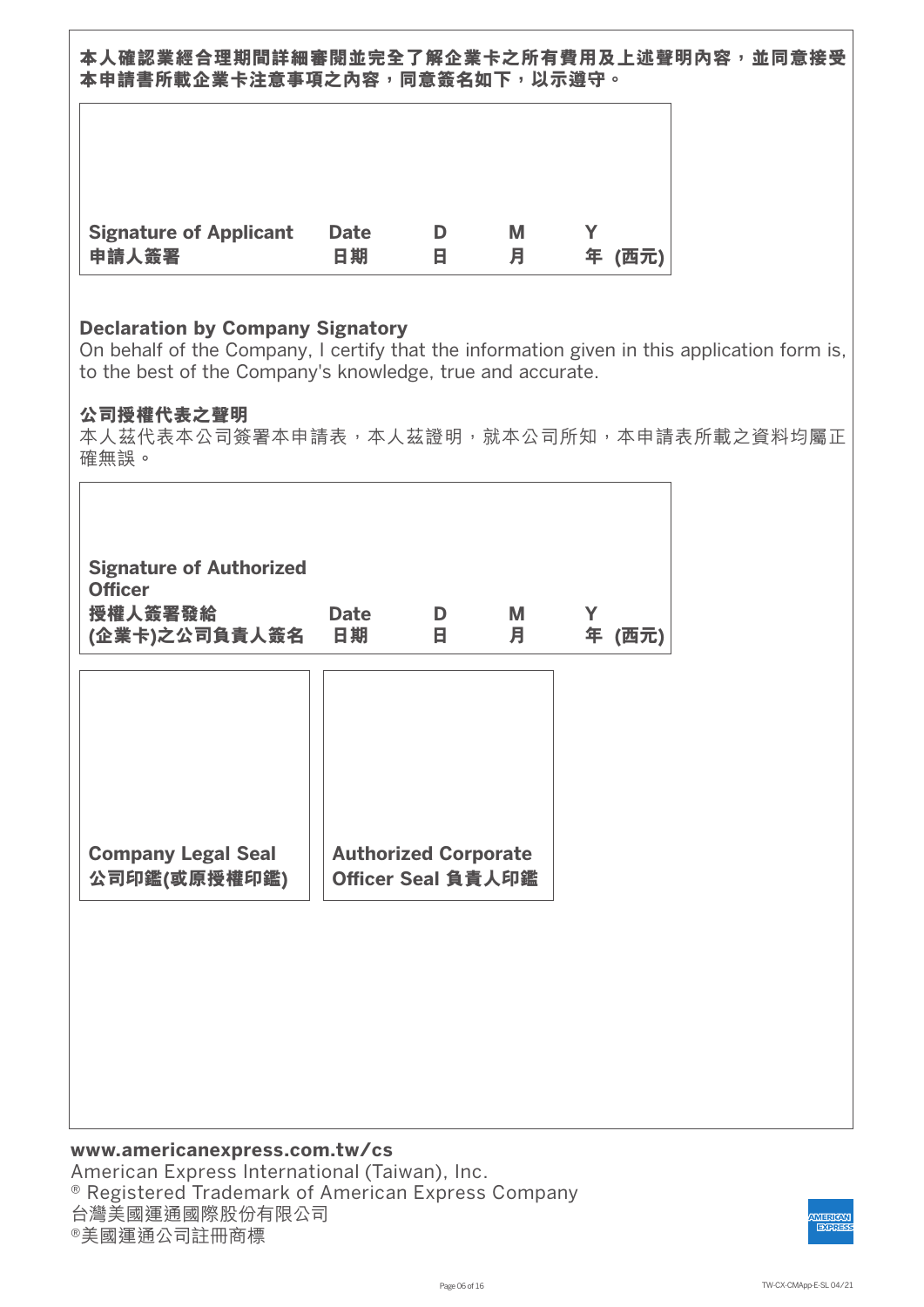You should carefully review the Terms and Conditions below before you submit your Corporate Card application to American Express Taiwan. The Terms and Conditions below will constitute part of the American Express Corporate Card Cardmember Agreement after American Express Taiwan approves your application and issues the Corporate Card to you:

### **1. Relevant Fees**

- (1) Annual Fees or Service Fees: Unless the annual fee is otherwise waived or reduced by American Express Taiwan or the annual fee is paid by the Company on behalf of the Cardmember, the Cardmember shall pay the annual fee within the period stipulated by American Express Taiwan after receipt of Corporate Card (please refer to the application form for details on the annual fee). If, according to the application form, a service fee is required, the Cardmember shall pay the service fee by the Due Date indicated on the first statement of account.
- (2) Liquidated Damages: If a Cardmember fails to pay the Charges due in a monthly statement of account by the Closing Date of the next statement of account and the outstanding balance is over NT\$1,000, Amex shall charge liquidated damages of NT\$300 within seven (7) days of the Closing Date of the next statement of account. Liquidated damages will continue to be charged on each subsequent Closing Date until all outstanding balance has been repaid, for a maximum of three consecutive periods.
- (3) Foreign Transaction Fees

When the Corporate Card is used in a place where US dollars is not the legal tender or the currency of transaction (including cash withdrawals and refunds) is other than NTD, the Cardmember agrees to pay the equivalent amount in NTD at the rate determined by the American Express International Card Organization plus that Organization's foreign transaction fee, which is currently 2% of the converted amount but may be changed from time to time. The date of conversion into NTD is the date on which American Express International Card Organization processes the transaction charge, which may differ from the date of the transaction.

- (4) Express Cash Service Fees Each time the Cardmember uses the Corporate Card to make cash withdrawal, the Cardmember shall pay a service fee amounting to 1% of the cash withdrawn or NT\$50, whichever is higher.
- (5) Fees for the Re-issued Statement of Account If the Cardmember wishes to request for statement of account prior to the three most recent billing cycles, America Express Taiwan may charge NT\$100 for each reissued statement of account.

## **2. Use of the Card**

- (1) Upon receipt of the Corporate Card, the Cardmember shall promptly sign on the back of the Corporate Card and safely store the Corporate Card so as to reduce the risk of unauthorized use by a third party.
- (2) The Corporate Card is the property of American Express Taiwan. Cardmember shall store and use the Corporate Card properly and with care. The Corporate Card is for the Cardmember's sole use. The Cardmember shall not allow or authorize any third party to use the Corporate Card or use any information contained on the Corporate Card for any purposes; otherwise, Cardmember shall bear the losses incurred therefrom and the Merchant may also refuse to return the Corporate Card to the Cardmember.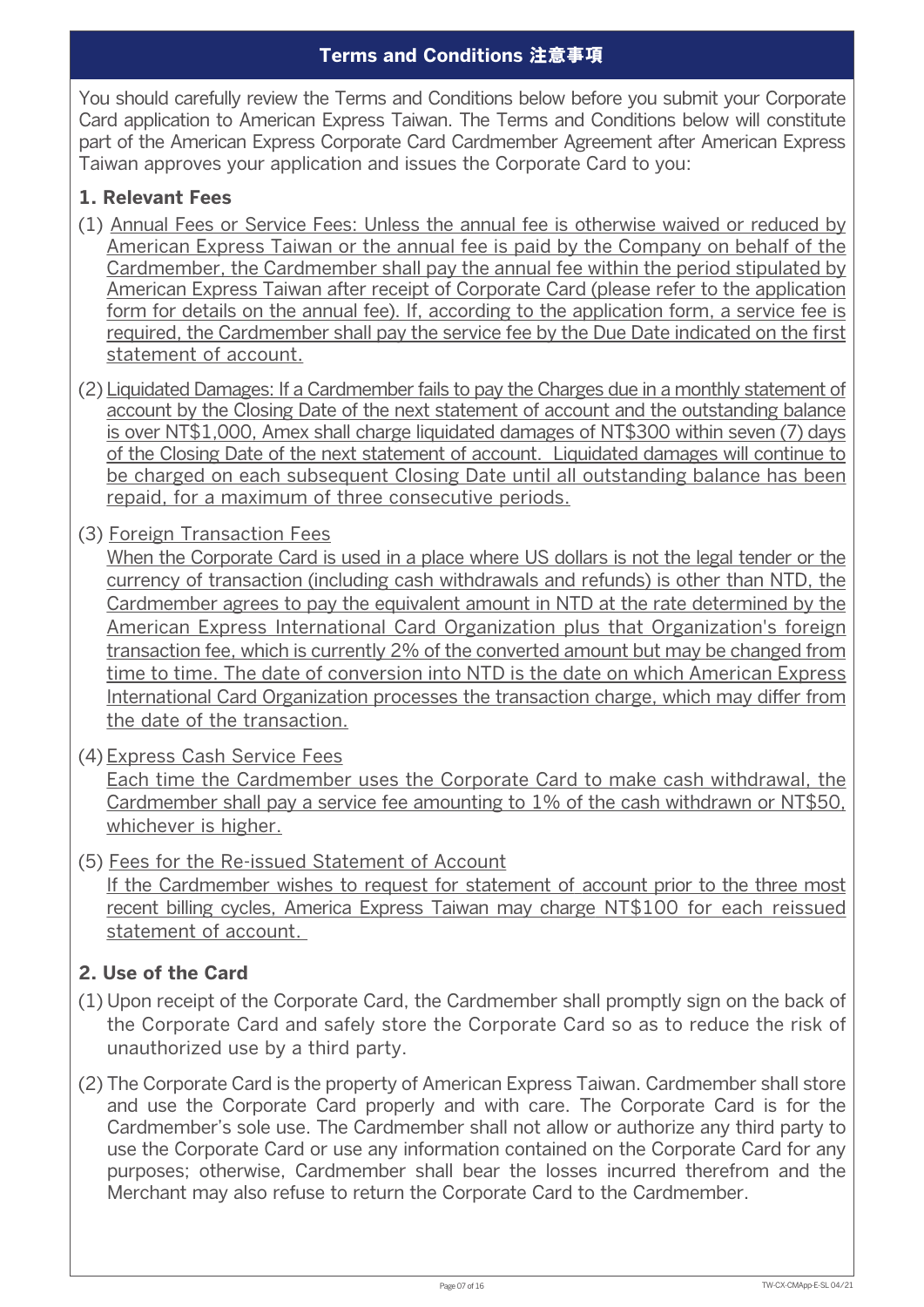- (3) When a Merchant agrees to let the Cardmember return purchased goods, cancel a transaction, terminate service, exchange goods or modify the prices of goods purchased for a charged transaction, the Cardmember shall request for a refund slip from the Merchant, sign on the refund slip after verifying the information thereon, and keep the refund slip for verification purposes.
- (4) At specified food courts, movie theaters, hypermarkets and gasoline stations, no signature will be required from Cardmembers when a transaction falls below NT\$3,000 amount. (The effective date and merchant list of No Signature Program will be communicated via statement of account.)

## **3. Theft, Loss or Other Situations of Card/Unauthorized Use of the Card**

- (1) In the event of loss, theft, robbery, fraud, or if any third party other than the Cardmember takes possession of the Corporate Card (collectively referred to as "lost or stolen"), the Cardmember shall immediately notify American Express Taiwan or an American Express Travel Services or an agency designated by American Express Taiwan of such loss by telephone or any other means without incurring any loss report fees. If American Express Taiwan deems it necessary, within ten (10) days after acceptance of such card loss report, American Express Taiwan may ask the Cardmember to file a report with the local police, or provide a written report to American Express Taiwan within three (3) days after receipt of notice from American Express Taiwan. The Cardmember shall also furnish all information as may be requested by American Express Taiwan to assist in its investigation, file a report with the police and/or sign an affidavit that the Cardmember has not attempted to defraud.
- (2) The Cardmember shall not be liable for losses incurred from unauthorized use of the Corporate Card after the Cardmember has completed the card loss report procedure set out above and in no circumstances shall Cardmember's liability for any unauthorized use of the Corporate Card exceed NT\$1,000 for any one incident. The forgoing shall not apply if:
	- (i) The Cardmember allows an unauthorized third party to use the Corporate Card or intentionally gives the Corporate Card to such third party.
	- (ii) The Cardmember intentionally or with gross negligence discloses to a third party the Cardmember's method of identity verification for cash advances or other transactions via ATM.
	- (iii) The Cardmember colludes with any third party or Merchant to create false evidence of transactions or to commit fraud.
	- (iv) The Cardmember fails to immediately notify American Express Taiwan of the loss or theft of the Corporate Card, or continues to fail to notify American Express Taiwan for twenty (20) days after the Due Date.
	- (v) The Cardmember fails to sign the Corporate Card as required by Article 2(1) hereof resulting in use by an unauthorized third party.
	- (vi) After reporting the loss, the Cardmember fails to submit relevant documents required by American Express Taiwan, refuses to assist in its investigation, or does not act in good faith.
- (3) The Cardmember's liability for the losses incurred from unauthorized use of Corporate Card shall not exceed NT\$1,000 for any one incident. The forgoing liability cap shall not apply to (1) losses incurred after the Cardmember completes the card loss report, if the Cardmember has acted in the manner described in Sub-paragraphs (2)(i), (2)(ii) and (2)(iii) above; (2) losses incurred before the Cardmember completes the card loss report, if the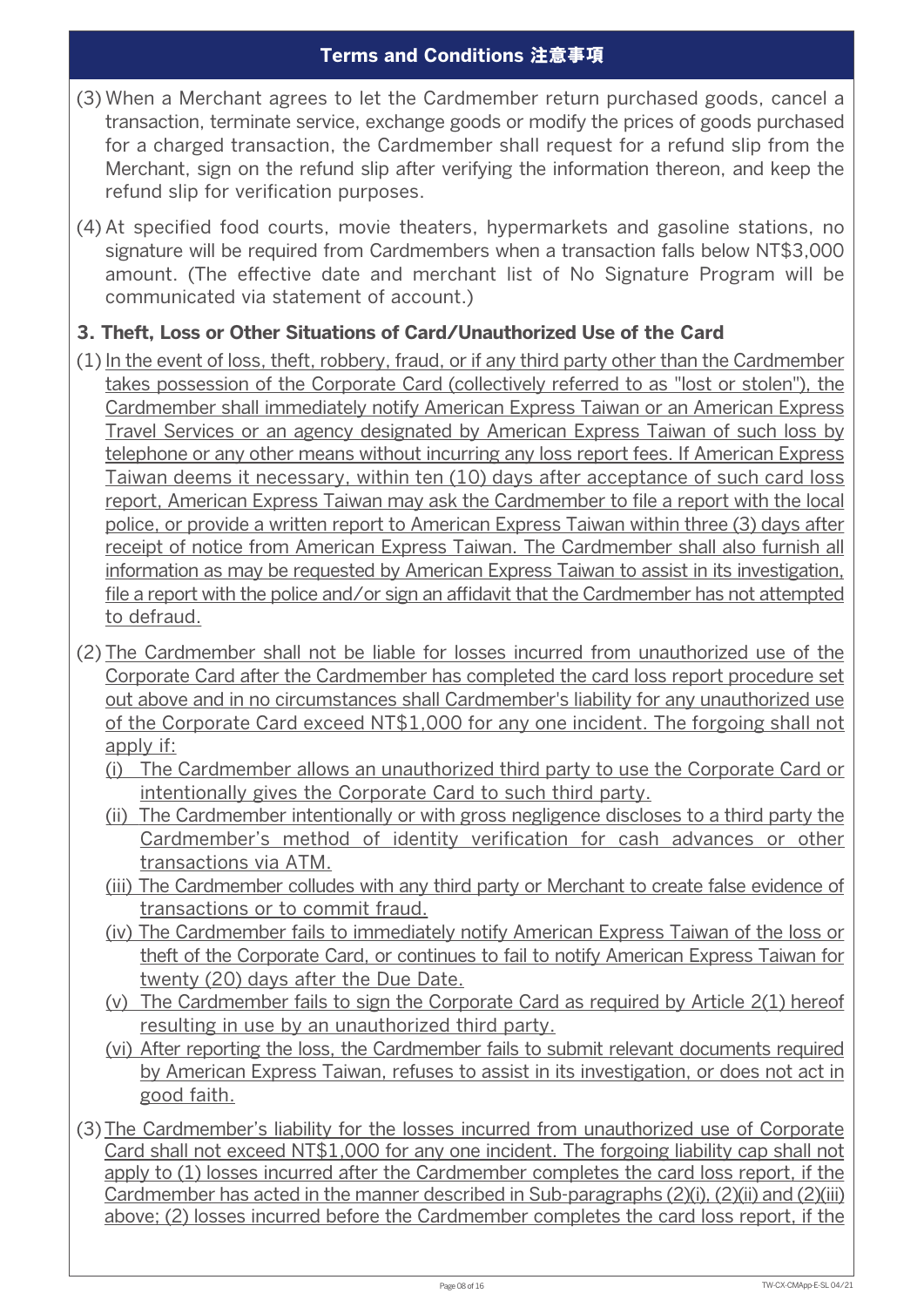Cardmember has acted in the manner described in Sub-paragraphs (2)(i), (2)(ii) and (2)(iii) above and (4)(i), (4)(ii) and (4)(iii) below, and American Express Taiwan can prove that it has exercised reasonable care. However, the Cardmember shall not be liable for losses incurred in any of the following circumstances:

- (i) Unauthorized use incurred in the 24 hours prior to the Cardmember's completion of the card loss report procedures; or
- (ii) If the signature on the charge slip is obviously different from the Cardmember's signature on sight, or the signature on the charge slip can be distinguished from the Cardmember's signature by exercising the reasonable care.
- (4) For cash withdrawal service at ATMs, the Cardmember shall be liable for all loss incurred prior to the filing of the lost or stolen card report.

# **4. Unauthorized Special Transactions**

- (1) In the event of unauthorized uses of the Corporate Card in the special transactions described in Article 2(2), Cardmember shall immediately notify Amex or an American Express Travel Services or an agency designated by Amex of such loss by telephone or any other means, without incurring any loss report fees. If Amex deems it necessary, within ten (10) days after acceptance of such card loss report, Amex may ask the Cardmember to file a report with the local police, or provide a written report to Amex within three (3) days after receipt of Amex's notice. The Cardmember shall also furnish all information as may be requested by Amex's to assist Amex in its investigation, file a report with the police and/or sign an affidavit that the Cardmember has not attempted to defraud.
- (2) Amex will be liable for losses incurred from unauthorized use of Cardmember's Corporate Card from the time the Corporate Card is stolen or lost until the time the Cardmember completes the card loss report procedure referred to above, unless the Cardmember has acted in the manner specified in Paragraph 2 above, or under any of the following circumstances:
	- (1) The Cardmember fails to immediately notify Amex of the loss or theft of the Corporate Card, or continues to fail to notify Amex twenty (20) days after the Due Date.
	- (2) The Cardmember delays or refuses to complete the process for replacement card.
	- (3) After reporting the loss, the Cardmember fails to submit relevant documents required by Amex, refuses to assist Amex in its investigation, or does not act in good faith.

## **5. Procedures for Handling Disputed Charges**

(1) If there is a dispute between the Cardmember and Merchants over the quality, quantity, or dollar amount of the product, ticket or service purchased, or when there is a dispute between Cardmember and an approved cash withdrawal service provider over the dollar amount received, the Cardmember must settle the dispute with the Merchant or cash withdrawal service provider. The Cardmember may not refuse to pay American Express Taiwan for Charges due on the basis of dispute with the Merchant or cash withdrawal service provider. In the event that any of the following extraordinary circumstances set out by the American Express International Card Organization in its operational rules occurs, such as, in the event that the pre-ordered product was not delivered by the Merchant or the quantity did not match, the ordered service was not provided, or no money was received in a cash withdrawal transaction via ATM or the amount of cash obtained was incorrect, the Cardmember shall, at least fifteen (15) working days before the end of the following periods, prepare all valid supporting documents and submit them to American Express Taiwan to request payment deduction such that American Express Taiwan can request American Express International Card Organization to deduct payment in a timely manner : within one-hundred and twenty (120) calendar days of the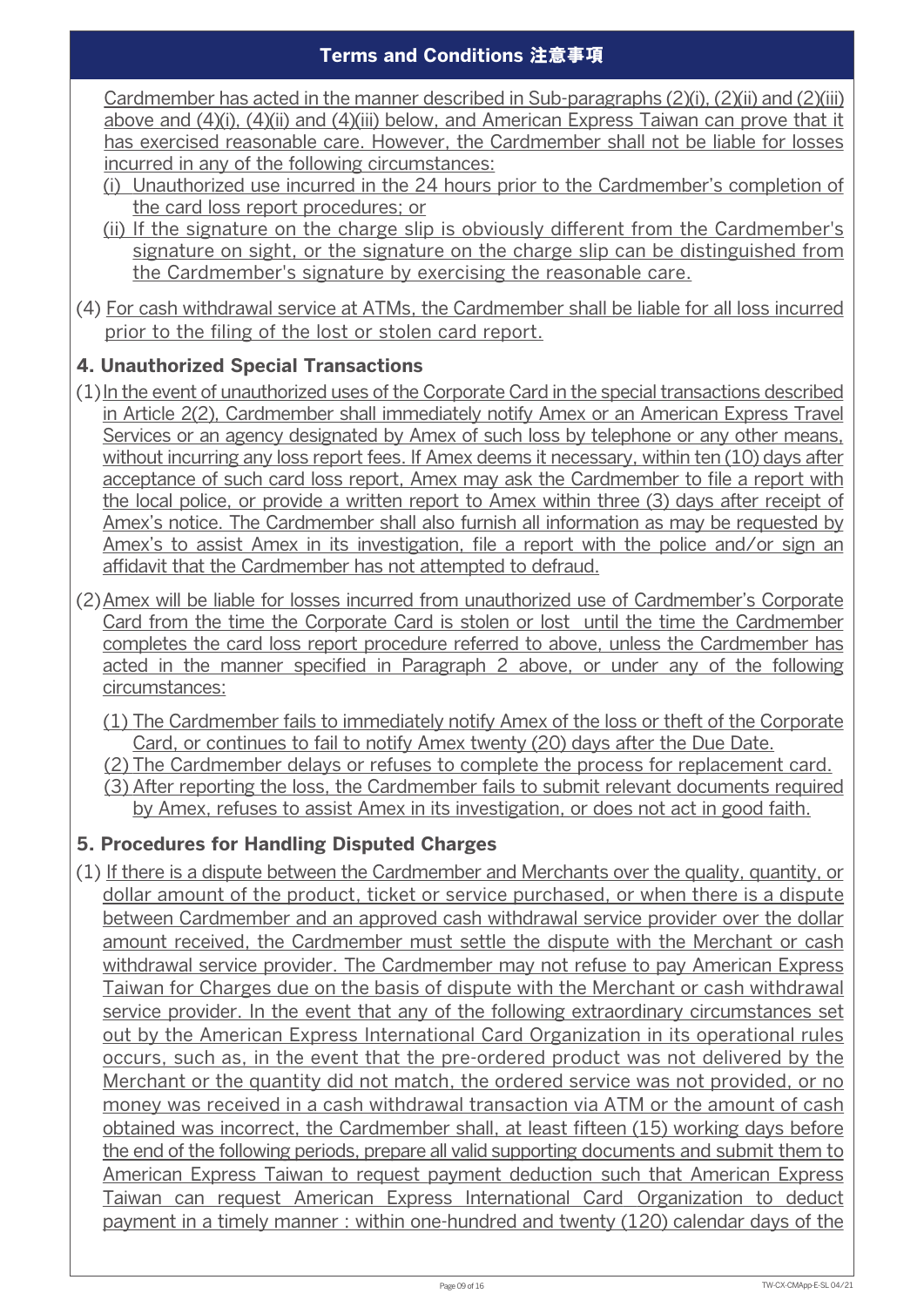network processing date; or within one-hundred and twenty (120) calendar days of the earlier of the following dates (inclusive): (1) the date the Cardmember anticipates receiving the goods/services, or (2) the date the Cardmember becomes aware that the Merchant cannot provide the goods/services, but in no event be later than five-hundred and forty (540) calendar days from the network processing date. The Cardmember may only apply to American Express Taiwan to handle a disputed Charge once for each transaction. The American Express International Card Organization has final authority in the formulation, modification, or interpretation of disputed Charges handling procedure, and the arbitration of disputes between member institutions. As such, when the Cardmember claims a disputed charge, it does not necessarily mean that the Cardmember will receive a refund or can stop making payment on the unpaid portion of an installment payment plan.

- (2) As Cardmembers may not resolve disputes regarding purchases of goods or services after the expiry of the coverage period as stated above, a Cardmember who purchases goods or services whose delivery time is after the coverage period as stated above shall carefully evaluate the risks of such purchases in the event that the merchant cannot timely deliver the goods or services.
- (3)If the Cardmember disputes the statement of account, within ninety (90) days from the Closing Date, the Cardmember may notify American Express Taiwan by providing reasons and supporting documents as requested by American Express Taiwan (such as charge slips or refund receipts etc.), or request American Express Taiwan to retrieve the charge slip or refund slip free of charge. If the Cardmember decides to withhold the payment, the Cardmember may, without paying additional fees, request American Express Taiwan to deduct payment from the Acquirer or cash withdrawal service provider in accordance with the operational procedures of American Express Taiwan, or apply for arbitration. Notwithstanding the foregoing, the Cardmember must apply for a review of the charge slip and payment deduction within ninety (90) days from the Closing Date, and may not apply for adjustment of the statement of account or payment deduction for any reason after the 90-day period.
- (4) If the Cardmember does not notify American Express Taiwan in accordance with the procedure set out in the previous paragraph, such statement of account shall be presumed to be accurate.

## **6. Authorization Denied and Abnormal Transaction**

The Corporate Card is a charge card without a pre-set credit limit. However, the Corporate Card may be subject to an Account Limit. American Express Taiwan reserves the right to approve or deny any Corporate Card transaction for any reason, including but limited to American Express Taiwan's analysis of the Cardmember's repayment record, transaction record, or other credit information.

## **7. Outsourced Matters**

American Express Taiwan may outsource the operations relating to the collection of the credit card payments, processing or operations which is ancillary to the Corporate Card to American Express Group or appropriate third parties in accordance with the relevant laws when necessary.

### **8. Please refer to the Cardmember brochure or American Express Taiwan's website for**  full details and terms and conditions governing Cardmember benefits and services.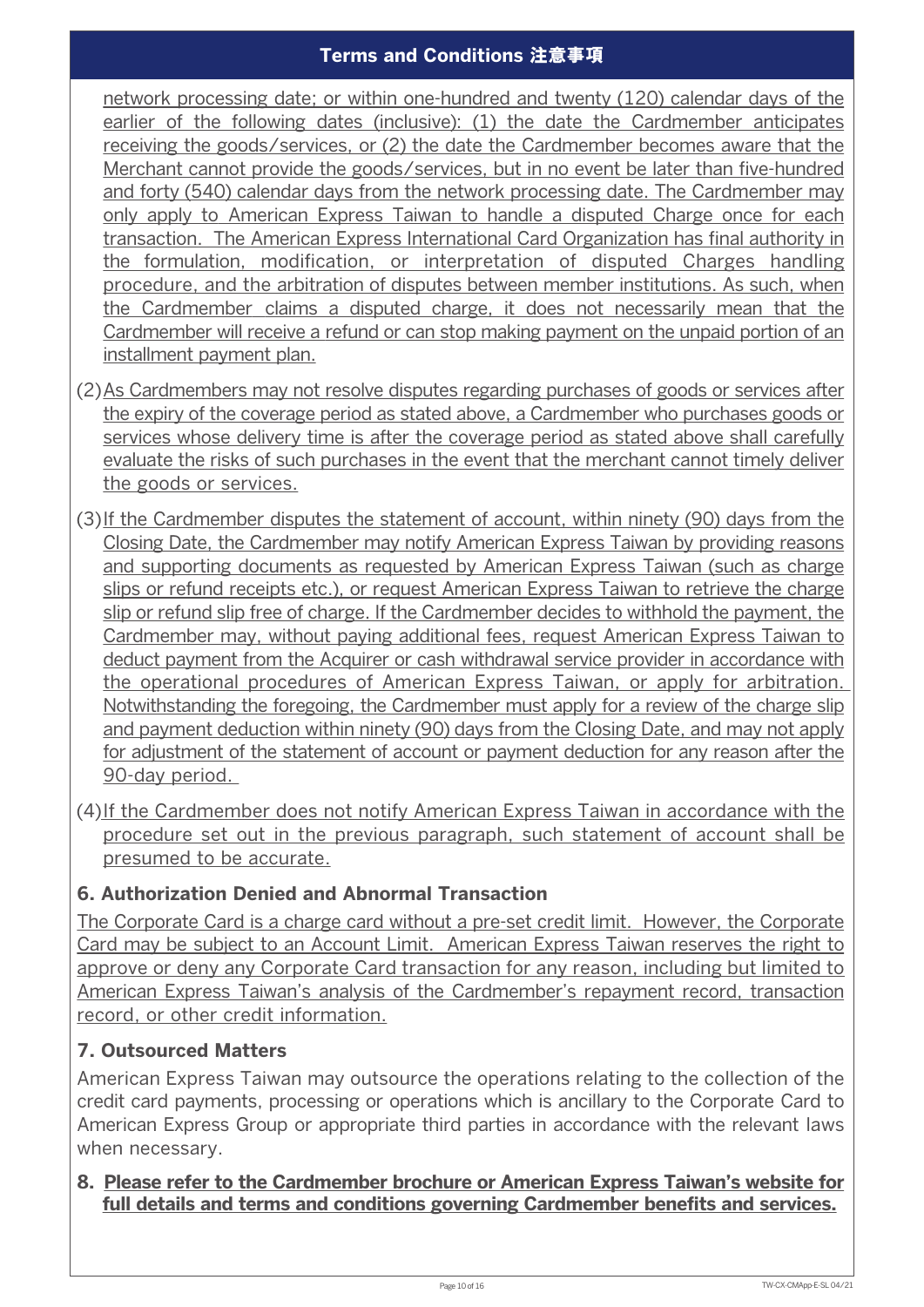#### **9. Notice Clause for American Express Taiwan to Collect, Process, Use and Internationally Transfer the Personal Data of Applicant/Cardmember:**

(1)Purposes of the Collection of Personal Data: American Express Taiwan will legally collect, process, use and internationally transfer the personal data of Applicant/Cardmember to provide relevant products and services for the following purposes:

 Engaging in the charge card business, marketing, managing and serving customers, providing the consumer protection, conducting the credit check, maintaining the contract/ quasi-contract or other legal relationship, maintaining the compliance of the regulatory requirement applicable to the financial service institution or related to the financial supervisory, handling financial disputes, or for the financial supervisory, management and examination, foreign exchange reporting activities, and engaging in other registered business or activities specified in the by-laws of the company, including but not limited to conduct the credit review, the internal control, and the internal credit assessment, control, audit, management and other similar purposes, or for the business development, to engage in transactions with Cardmember, to provide product information to Cardmember, to provide benefits (such as mileage conversion) of American Express Cathay Pacific (Elite) Corporate Card to Cardmember, or to examine, calculate, verify, provide, record and determine the eligibility of benefits, offers, gifts, or to collect the card payment, to conduct the processing business or other relevant associated business (including but not limited to the customer data input, statement printing, enveloping and mailing), and to obtain and exchange credit information, offer products or services.

(2) Type of the Personal Data to be Collected: All personal data you provided on the application form or other documents (including but not limited to the Chinese/English name, birth date, ID document and its identification number, address, telephone number, occupation information, and financial information of Applicant/Cardmember), along with the relevant credit information obtained from the credit check and all information related to the charge, financial and credit information of Applicant/Cardmember.

- (3) Duration, Location, User and Method of the Use of the Personal Data
	- (i) Duration: Unless otherwise that it is required by law or for the business operation, or with Applicant's/Cardmember's written consent, the duration of the use of personal data starts from American Express Taiwan collects the personal data of Applicant/Cardmember until specific purposes of American Express Taiwan collecting the personal data do not exist anymore.
	- (ii) Location: Area where American Express Taiwan and other users of Applicant/Cardmember's personal data are located.
	- (iii) Users of Applicant/Cardmember's Personal Data: American Express Taiwan, the worldwide affiliates of American Express Taiwan, correspondent financial institutions, NCCC, FISC, American Express International Card Organization, JCIC, TCH, the counterparty of the Applicant/Cardmember's transaction, the Company, parent company, and subsidiaries and affiliates of the Company, any third party service provider engaged by American Express Taiwan and the worldwide affiliates of American Express Taiwan, and Cathay Pacific Airways Ltd. and Asia Miles Ltd., the co-brand partners of American Express Cathay Pacific (Elite) Corporate Card, may legally collect, process, use and internationally transfer the personal data of Applicant/Cardmember.

(iv) Method of the Use: By the automated machine or other non-automated means.

- (4) The Applicant/Cardmember may exercise the following rights in accordance with the Personal Data Protection Act:
	- (i) To inquire or request to review the collected personal data or request for the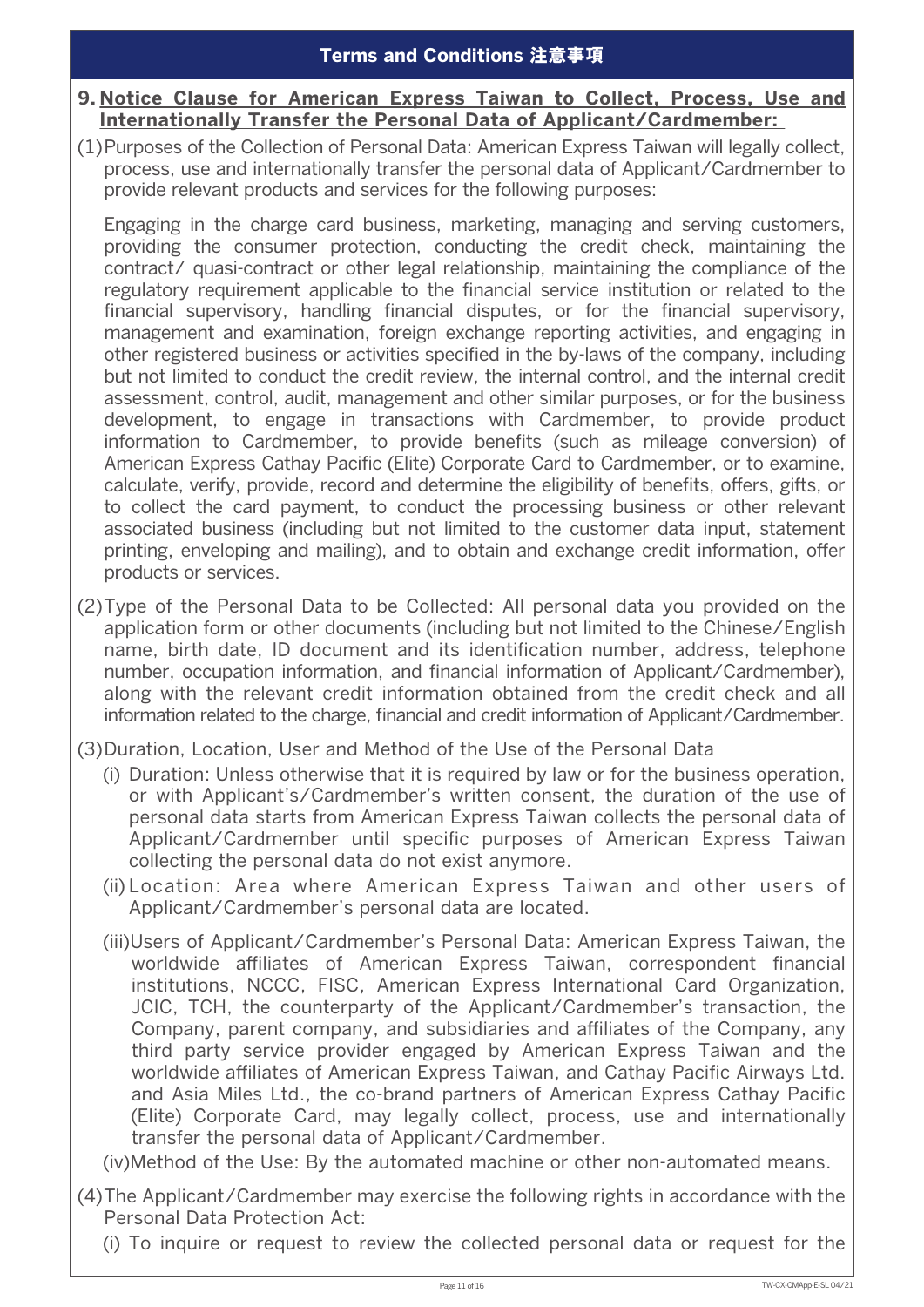duplicates of the collected personal data. However, American Express Taiwan has the legal right to charge necessary fees for its cost at its own discretion.

- (ii) To request American Express Taiwan to supplement or correct of the collected personal data, provided that the appropriate explanation is provided by the Applicant/Cardmember.
- (iii) To request American Express Taiwan to stop collecting, processing or using the collected personal data or to delete the collected personal data. However, American Express Taiwan may decline such request when the collected personal data is needed in accordance with relevant laws or for the business operation.

Please notify American Express Taiwan in writing or contact American Express Corporate Card Services at (02)2547-3663 to exercise the above mentioned rights.

- (5) You may choose to provide the personal data at your own discretion, however, if you do not provide the person data requested by this application form, American Express Taiwan will not be able to process your American Express Cathay Pacific (Elite) Corporate Card application.
- 10.Please refer to the latest American Express Corporate Card Cardmember Agreement for full details of Terms and Conditions of the Corporate Card. To inquire whether any of the terms have been updated since the printing, please contact American Express Corporate Card Members' Services at (02)2547-3663. For any other complaints, please contact American Express Complaint Hotline at (02)2546-5125.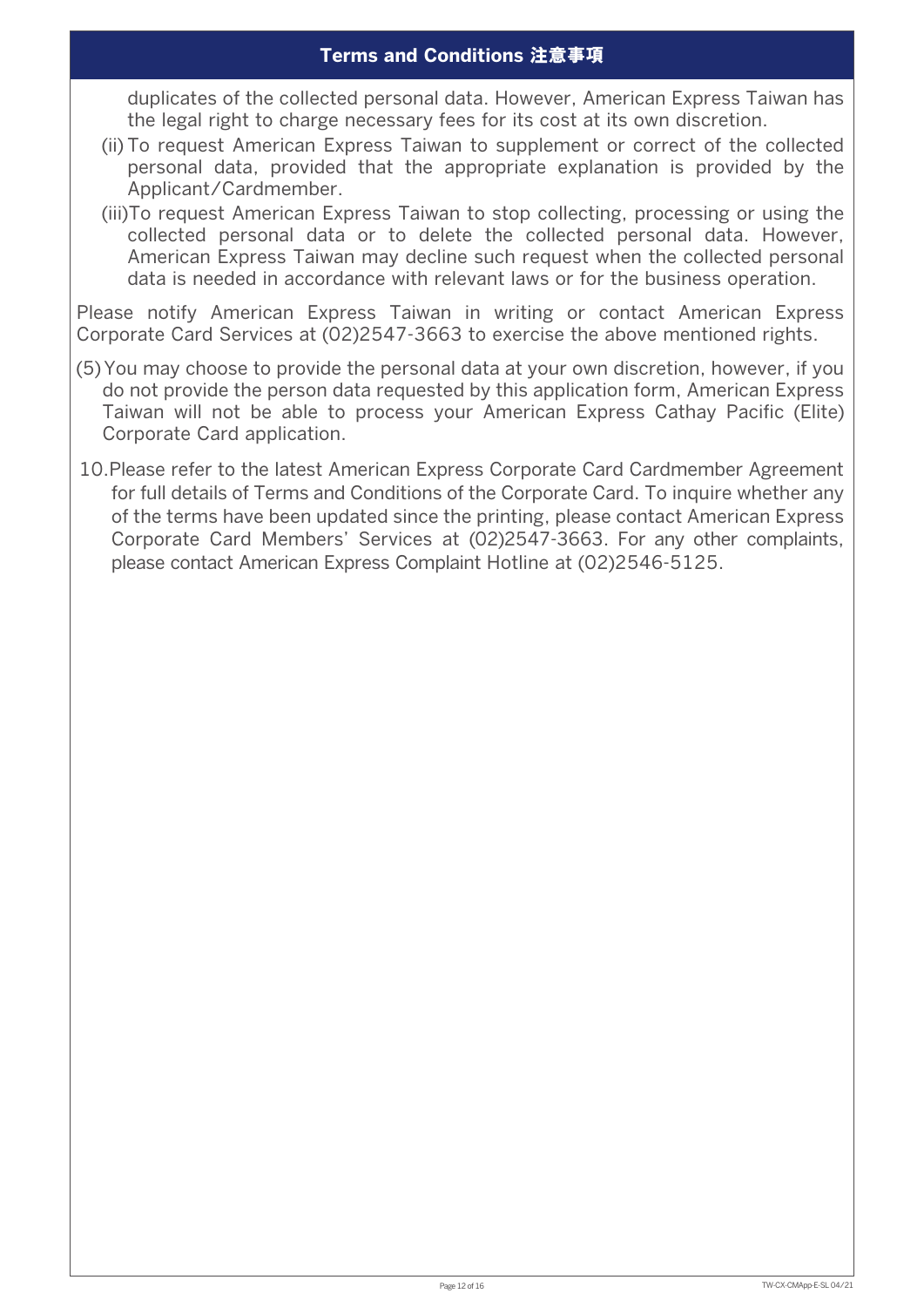在您決定申請美國運通企業卡之前,請詳讀下列事項。當美國運通核發企業卡予您後,下列 事項均構成美國運通企業卡會員總約定條款之一部分:

#### **一、應付及可能負擔之費用:**

- (一) 年費或服務費:企業卡會員於美國運通核發企業卡後,除經美國運通同意免收或減收年 費或年費已由公司為企業卡會員支付外,應於美國運通指定期限內繳交年費(費用詳見企 業卡申請表)。如企業卡會員向美國運通申請企業卡之申請書上載有服務費時,企業卡會 員應於第一期帳單記載之繳款截止日前,繳交服務費予美國運通。
- (二) 違約金:企業卡會員如於次一月份帳單所載之結帳日前未清償本期帳單中之應付帳款且 帳單金額超過新台幣1,000元,美國運通將於次一月份帳單結帳日後七日內收取新台幣 300元之違約金。美國運通將會於後續每一結帳日收取違約金直至所有之未清償帳款清 償完畢止,違約金之最高連續收取期數為三期。
- (三) 國外交易服務費:當企業卡會員於美元非法定貨幣之區域使用企業卡或以新台幣以外之 貨幣為交易(包括運通提現及辦理退款)時,該交易帳款將依美國運通信用卡國際組織指定 匯率兑換為新台幣,並加計該國際組織收取之國外交易服務費(國外交易服務費現為兑 換金額之2%,但隨時可能會變更)。兌換日係美國運通信用卡國際組織處理該筆帳款之 日,可能與企業卡會員為交易之日期不同。
- (四) 運通提現手續費:企業卡會員每次使用運通提現服務,需支付相等於該次提領金額1%或 新台幣50元(以較高者為準)之手續費。
- (五) 補發帳單手續費:倘企業卡會員要求美國運通另提供超過三個帳款期間以前之帳單, 美國運通得按每份(每帳款期間)收取新台幣100元。

### **二、 企業卡之使用方式**

- (一) 企業卡會員收到企業卡後,應立即在企業卡上簽名,並妥善保管,以降低遭第三人冒用 之可能性。
- (二) 企業卡會員之企業卡屬於美國運通之財產,企業卡會員應妥善保管及使用企業卡。企業 卡會員應親自使用企業卡,不得基於任何目的將企業卡或企業卡上之資料交付或授權他 人使用,否則企業卡會員仍應自負責任,特約商店也可拒絕返還企業卡。
- (三) 企業卡會員於特約商店同意企業卡會員就原使用企業卡交易辦理退貨、取消交易、終止 服務、變更貨品或其價格時,應向特約商店索取退款單,經查對無誤後,應於退款單上 簽名確認,並自行妥善保管退款單收執聯,以供查證之用。
- (四) 持卡人於國內原須以簽名方式結帳之交易, 倘消費金額於新臺幣3,000元以下者, 部份之 美食街、電影院、大賣場或加油站等特約商店得以免簽名方式結帳。(實際適用免簽名方 式結帳之特約商與日期, 依帳單訊息之溝通為準。)
- **三、企業卡被竊、遺失等情形之處理方式及企業卡會員對他人無權使用企業卡所發生之權利 義務關係**
- (一) 企業卡會員之企業卡如有遺失、被竊、被搶、詐取或其他遭企業卡會員以外之他人占有之 情形(以下簡稱遺失等情形),應儘速以電話或其他方式通知美國運通或其他經美國運通指 定之美國運通旅遊服務處或機構,辦理掛失停用手續,而無須繳交掛失手續費。但如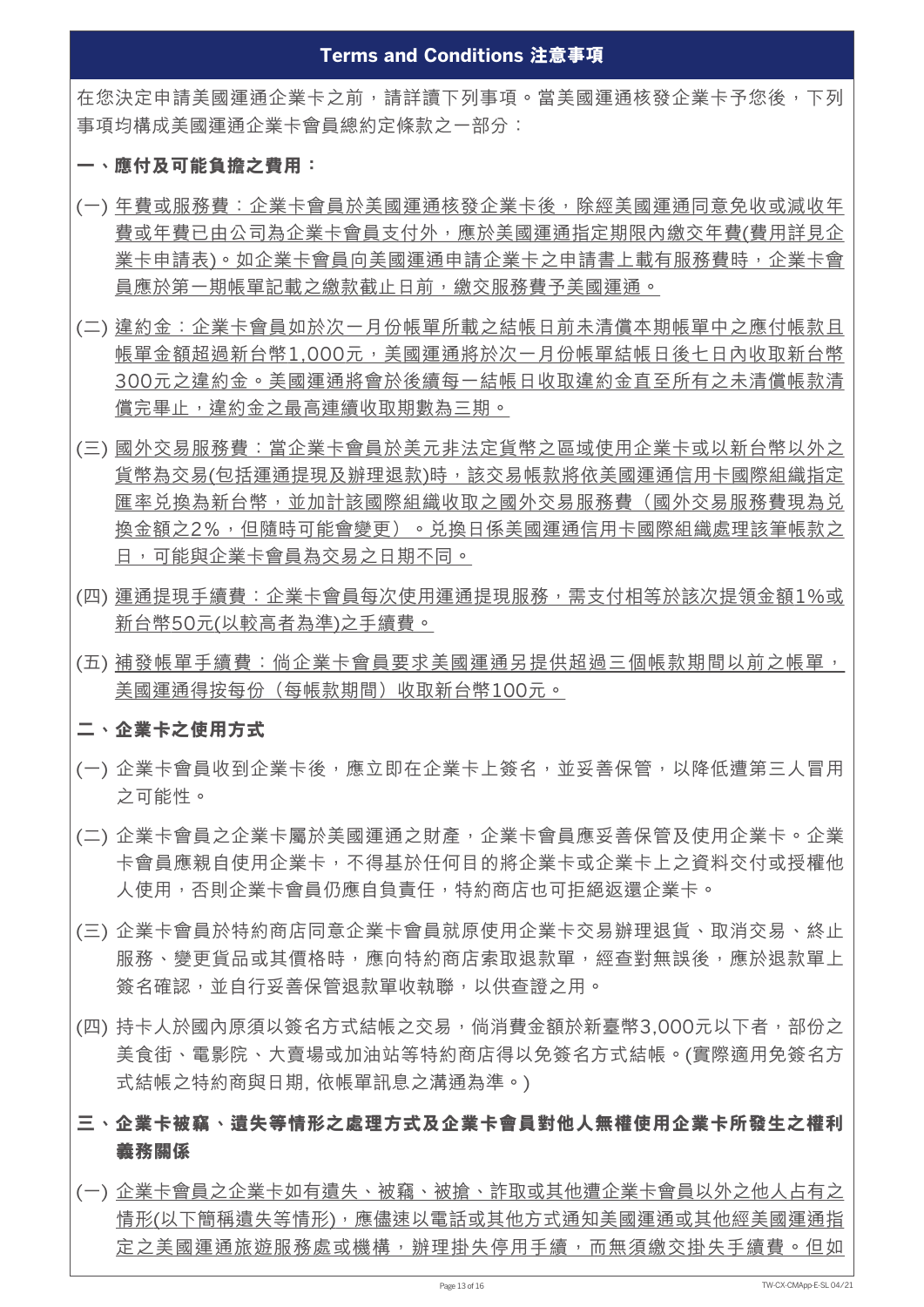美國運通認為有必要時,美國運通將於受理掛失手續起十日內通知企業卡會員,要求 企業卡會員於受通知日起三日內向當地警察機關報案或以書面補行通知美國運通。企 業卡會員亦應依美國運通要求提供所有資訊以協助美國運通進行調查、向警察單位報案 及 /或作成宣誓書證明企業卡會員並未意圖詐欺。

- (二) 企業卡會員無須就完成上開掛失停用手續後,企業卡被冒用所發生之損失負責,且在任 何情形之下,企業卡會員就企業卡每次被冒用所產生損失之自負額以新台幣1,000元為 限。企業卡會員如有下列之情形,前開自負額之規定不適用:
	- 1. 他人之冒用為企業卡會員容許或故意將企業卡交其使用者。
	- 2. 企業卡會員因故意或重大過失將使用自動化設備辦理運通提現或進行其他交易之交易 密碼或其他辨識企業卡會員同一性之方式使第三人知悉者。
	- 3. 企業卡會員與第三人或特約商店偽造虛構不實交易行為或共謀詐欺者。
	- 4. 企業卡會員得知企業卡遺失或被竊等情形而怠於立即通知美國運通, 或企業卡會員發 生企業卡遺失或被竊等情形後,自當期繳款截止日起已逾20日仍未通知美國運通者。 5. 企業卡會員違反本注意事項第二款第 (一) 項規定,未於企業卡簽名而遭他人冒用者。 6. 企業卡會員於辦理企業卡掛失手續後,未提出美國運通所請求之文件、拒絕協助調查
	- 或其他違反誠信原則之行為者。
- (三) 企業卡會員就企業卡每次被冒用所產生損失之自負額以新台幣1000元為限。企業卡會員 自完成掛失停用手續時起被冒用所發生之損失,企業卡會員如有本款第二項但書之情形, 前開自負額之規定不適用。企業卡會員完成掛失停用手續時前被冒用所發生之損失,企業卡 會員如有本款第二項但書及第四項但書之情形,且美國運通能證明已盡善良管理人之注意 義務者,前開自負額之規定不適用。惟有下列情形之一者,企業卡會員免負擔自負額: 1. 企業卡會員於辦理企業卡掛失手續時起前二十四小時內被冒用者。
	- 2. 冒用者在簽單上之簽名,以肉眼即可辨識與持卡人之簽名顯不相同或以善良管理人之 注意而可辨識與企業卡會員之簽名不相同者。
- (四) 在自動化設備辦理運通提現部分,企業卡會員辦理掛失手續前之冒用損失,由企業卡會 員負擔。
- **四、企業卡遭冒用之特殊交易之處理方式**
- (一) 企業卡會員之簽帳卡如有遭他人冒用為第二條第三項特殊交易之情形,企業卡會員應儘 速以電話或其他方式通知美國運通或其他經美國運通指定機構辦理停卡及換卡手續。但 如美國運通認有必要時,得於受理停卡及換卡手續日起十日內通知企業卡會員,要求於 受通知日起三日內向當地警察機關報案或以書面補行通知美國運通。
- (二) 企業卡會員辦理停卡及換卡手續前被冒用所發生之損失,概由美國運通負擔。但有前條 第二項但書或下列情形之一者,企業卡會員應負擔辦理停卡及換卡手續前被冒用之全部 損失:
	- 1. 企業卡會員得知簽帳卡遭冒用等情形而怠於立即通知美國運通者,或企業卡會員發生 信用卡潰失或被竊等情形後,自當期繳款截止日起已逾20日仍未通知美國運通者。
	- 2. 企業卡會員經美國運通通知辦理換卡, 但怠於辦理或拒絕辦理換卡者。
	- 3. 企業卡會員於辦理信用卡停卡及換卡手續後, 未提出美國運通所請求之文件、拒絕協 助調查或有其他違反誠信原則之行為者。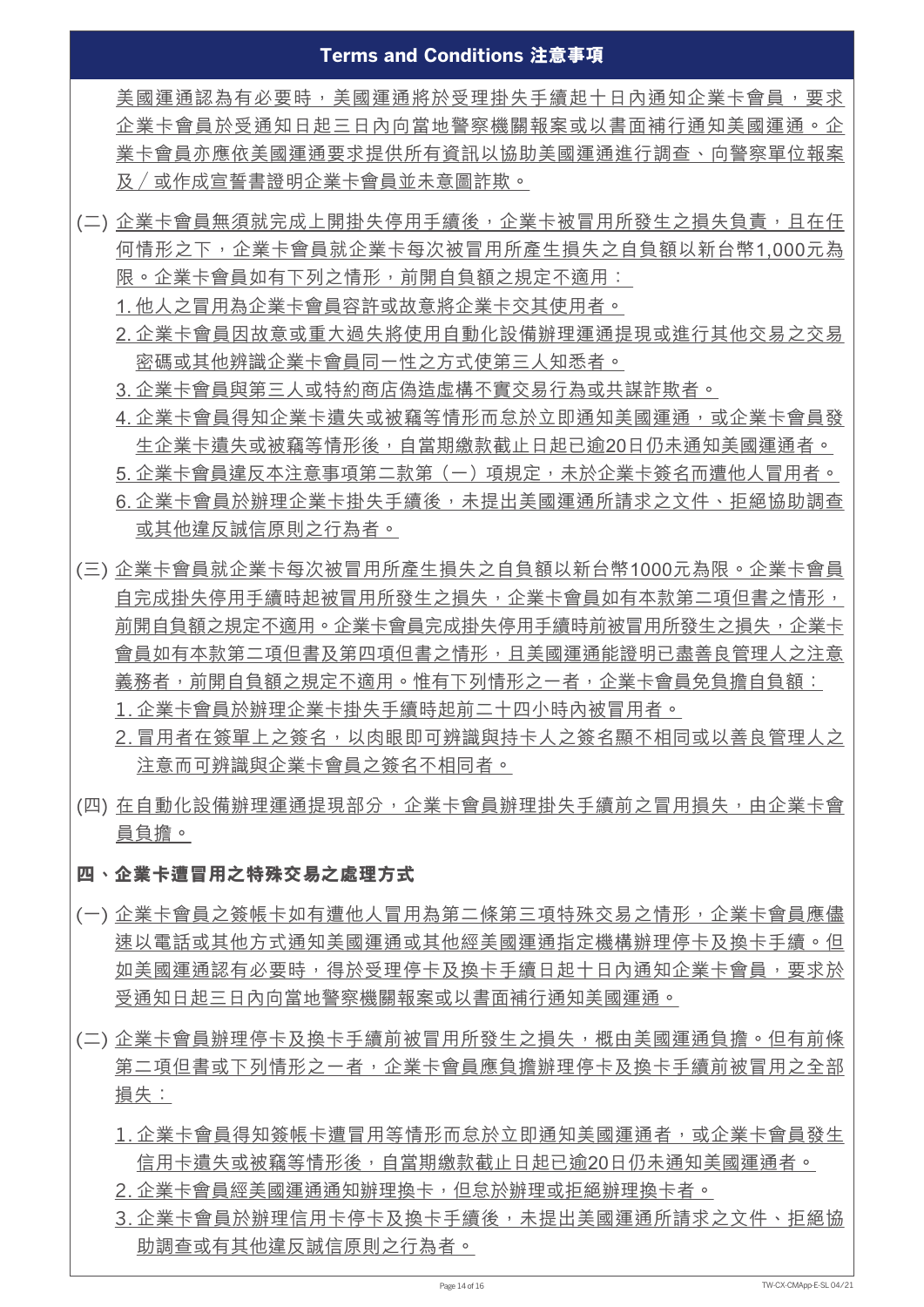#### **五、帳款疑義之處理程序**

- (一) 企業卡會員如與特約商店就有關商品、票證或服務之品質、數量、金額,或與委託辦理 運通提現機構就取得金錢之金額有所爭議時,應向特約商店或委託辦理運通提現機構尋 求解決,且企業卡會員不得以該項請求或爭議為由,作為向美國運通拒繳應付帳款之抗 辯。於符合美國運通信用卡國際組織作業規定之下列特殊情形:如預定商品未獲特約商 店移轉商品或其數量不符、預訂服務未獲提供,或於自動化設備上辦理運通提現而未取得 金錢或數量不符時,企業卡會員應於下列期限截止前15個工作日備齊所有相關文件向 美國運通提出並主張扣款:交易清算日起屆滿120日曆日內,或自下列任一日起算120日 曆日內(以最先發生者為準):(1)預定收受商品服務之日、(2)企業卡會員發覺預定商品服務 無法提供之日且不超過該首次交易清算起算之540日曆日,使美國運通可以及時向美國運通 信用卡國際組織提出扣款請求。企業卡會員對於同一筆交易僅能向美國運通申請一次爭議 帳款。美國運通信用卡國際組織對「處理爭議帳款程序」有制定或變更規則、解釋及仲 裁會員機構爭議之最終權限,所以企業卡會員主張爭議帳款,不表示一定可以退款或對 於分期付款未付部分無須再繳款。
- (二) 如果企業卡會員刷卡購買商品/服務的提供期間超過前述美國運通信用卡國際組織之規 定,則於該期間過後,發生特約商店無法繼續提供商品/服務的情形時,因為企業卡會員 已無法透過美國運通信用卡國際組織作業規定處理此類爭議,所以企業卡會員購買該類 商品/服務前,宜審慎評估將來無法獲得商品/服務之風險。
- (三) 企業卡會員如對帳單所載之交易明細有疑義,得於當該期結帳日起屆滿九十日內檢具理 由及美國運通要求之證明文件(如簽帳單或退款單收執聯等)通知美國運通協助處理,或 請美國運通向收單機構調閲簽帳單或退款單。如企業卡會員主張暫停支付時,無需繳付 帳款疑義處理費用,得請美國運通向收單機構或辦理運通提現機構進行扣款、仲裁等主 張,並得就該筆交易對美國運通提出暫停付款之要求。但企業卡會員應於帳單所載當期 結帳日起屆滿九十日以前申請調閱簽帳單、退款單及扣款,逾期即不得以任何理由申請 調整帳單或扣款。
- (四) 企業卡會員未依前項約定通知美國運通者,推定帳單所載事項無錯誤。

#### **六、消費之拒絕授權及異常消費**

美國運通企業卡是沒有預先設定消費額度的簽帳卡,但可能會有帳戶額度限制。每次企業卡 會員簽帳消費時,美國運通有權基於任何理由,包括但不限於美國運通就企業卡會員之還款 紀錄、消費紀錄及其他信用資料綜合判斷是否核准持卡人的消費。

#### **七、業務委託**

美國運通之交易帳款收付業務、處理業務或其他與企業卡有關之附隨業務,於必要時,美國運通 得依法委託美國運通集團或其他適當之第三人合作辦理。

#### **八、相關優惠權益或服務之細節或使用條件,請參閱美國運通會員權益手冊或網站。**

#### **九、美國運通蒐集、處理、利用及國際傳輸申請人/持卡人個人資料告知條款:**

(一) 個人資料蒐集目的:美國運通係於辦理簽帳卡業務、行銷、消費者、客戶管理與服務、 消費者保護、徵信、契約、類似契約或其他法律關係事務、金融服務業依法令規定及金融